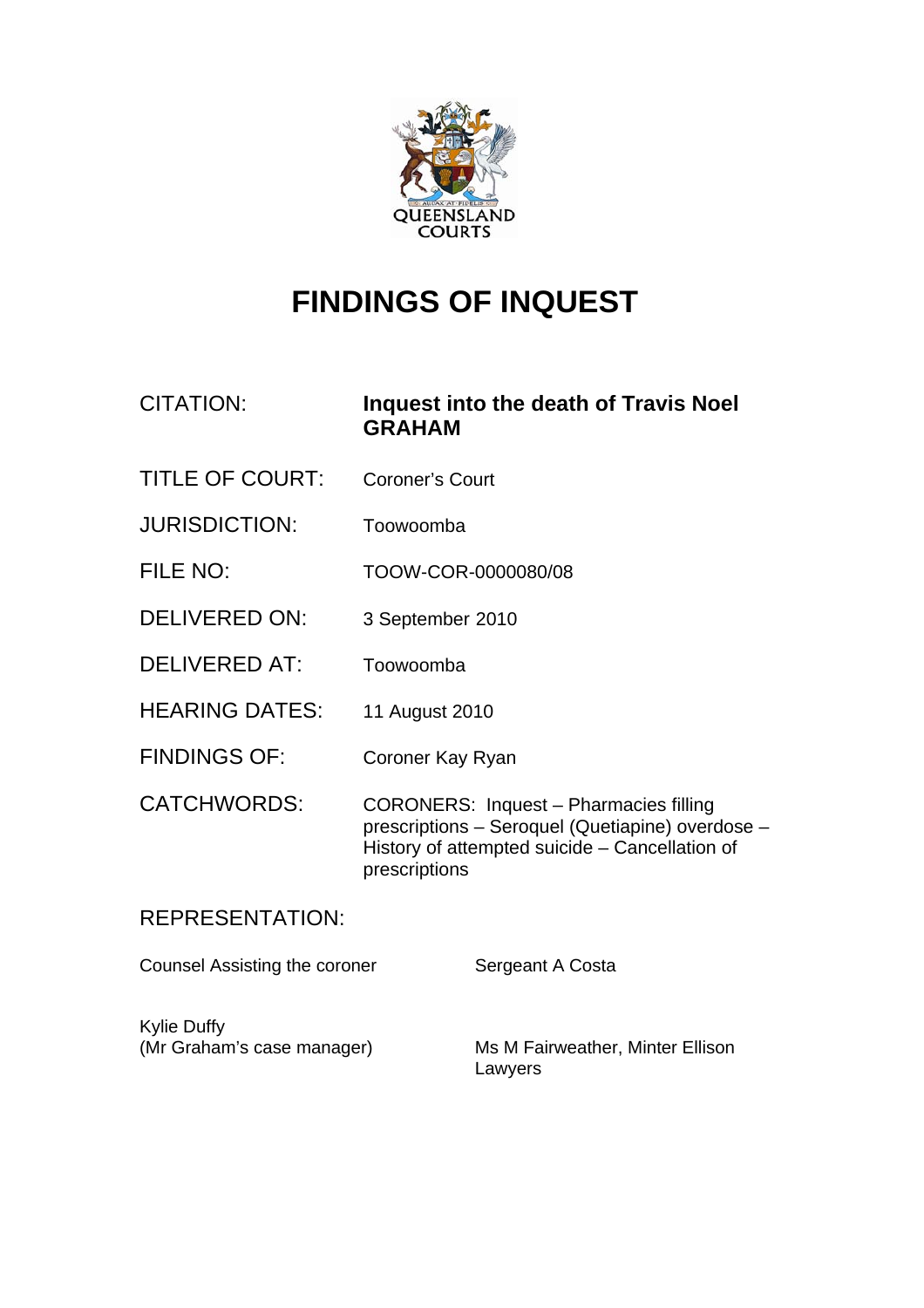# **Table of Contents**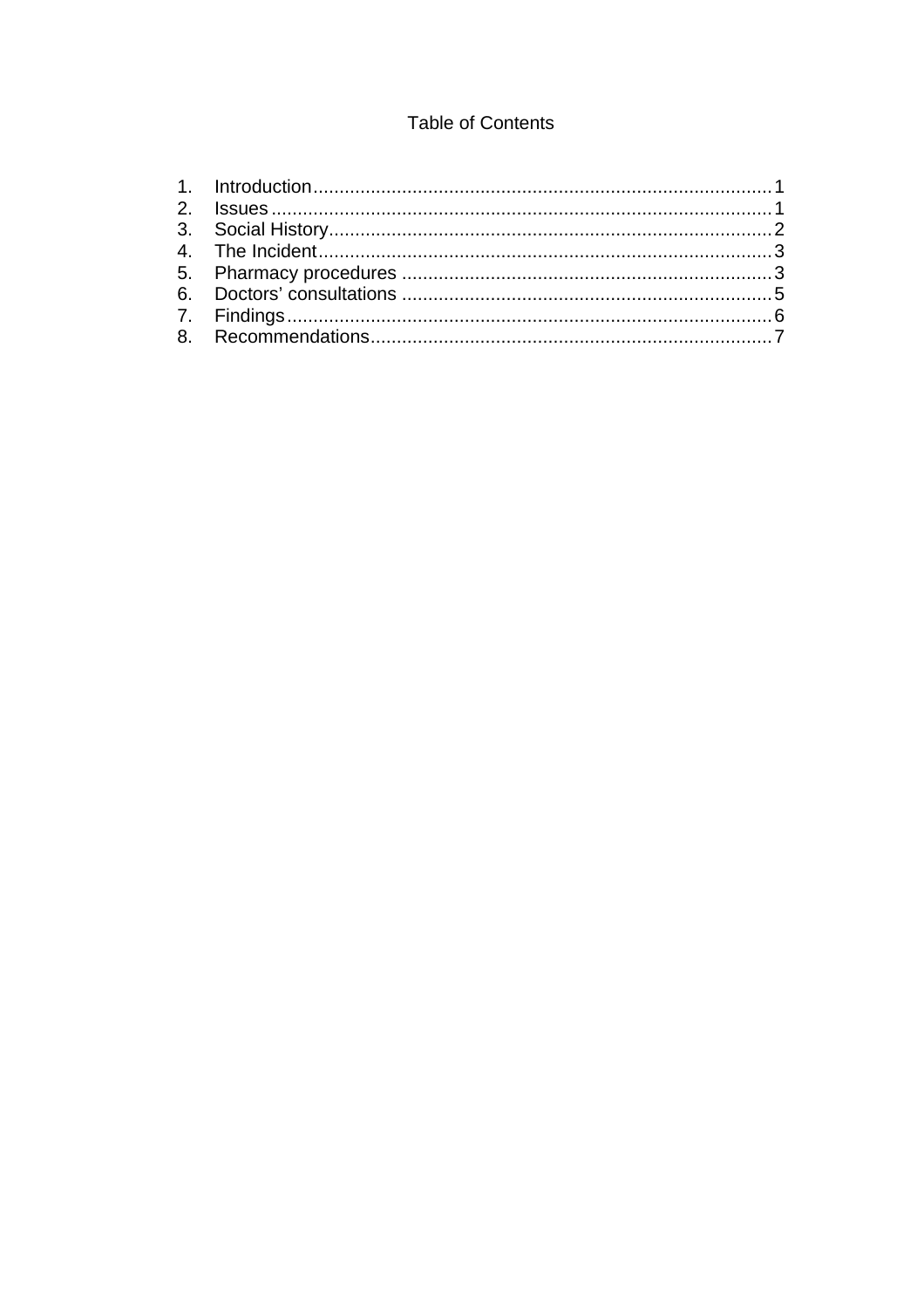### <span id="page-2-0"></span>**CORONERS FINDINGS AND DECISION**

The *Coroners Act 2003* provides in s45 that when an inquest is held into a death, the coroner's written findings must be given to the family of the person who died and to each of the persons or organisations granted leave to appear at the inquest. These are my findings in relation to the death of Travis Noel Graham. They will be distributed in accordance with the requirements of the Act and placed on the website of the Office of the State Coroner.

### **1. Introduction**

The purpose of an inquest is to investigate a death to enable the Coroner to find –

- (a) who the deceased person is;
- (b) how the person died;
- (c) when the person died;
- (d) where the person died; and
- (e) what caused the person to die.

The scope of my findings do not include, and indeed I am unable to find under the *Coroners Act 2003*, whether any person is guilty of an offence or is civilly liable for something. I can, however, where appropriate, comment on anything connected with a death which has been investigated and which relates to –

- (a) public health or safety;
- (b) the administration of justice; or
- (c) ways to prevent deaths from happening in similar circumstances in the future.

At the outset, I extend my personal condolences to Ms Roxburgh and her family and trust that these proceedings have assisted in their grieving process following Mr Graham's death.

#### **2. Issues**

I have identified the following issues which were addressed at the formal inquest:

- what procedures were in place to ensure that the same or different pharmacists did not fill the same (or similar) prescriptions for Mr Graham within a short period of time.
- What procedures were in place to ensure that prescriptions discontinued by Mr Graham's treating medical practitioner could not be dispensed?
- Should the quantity of quetiapine (marketed as Seroquel) dispensed at one time be restricted?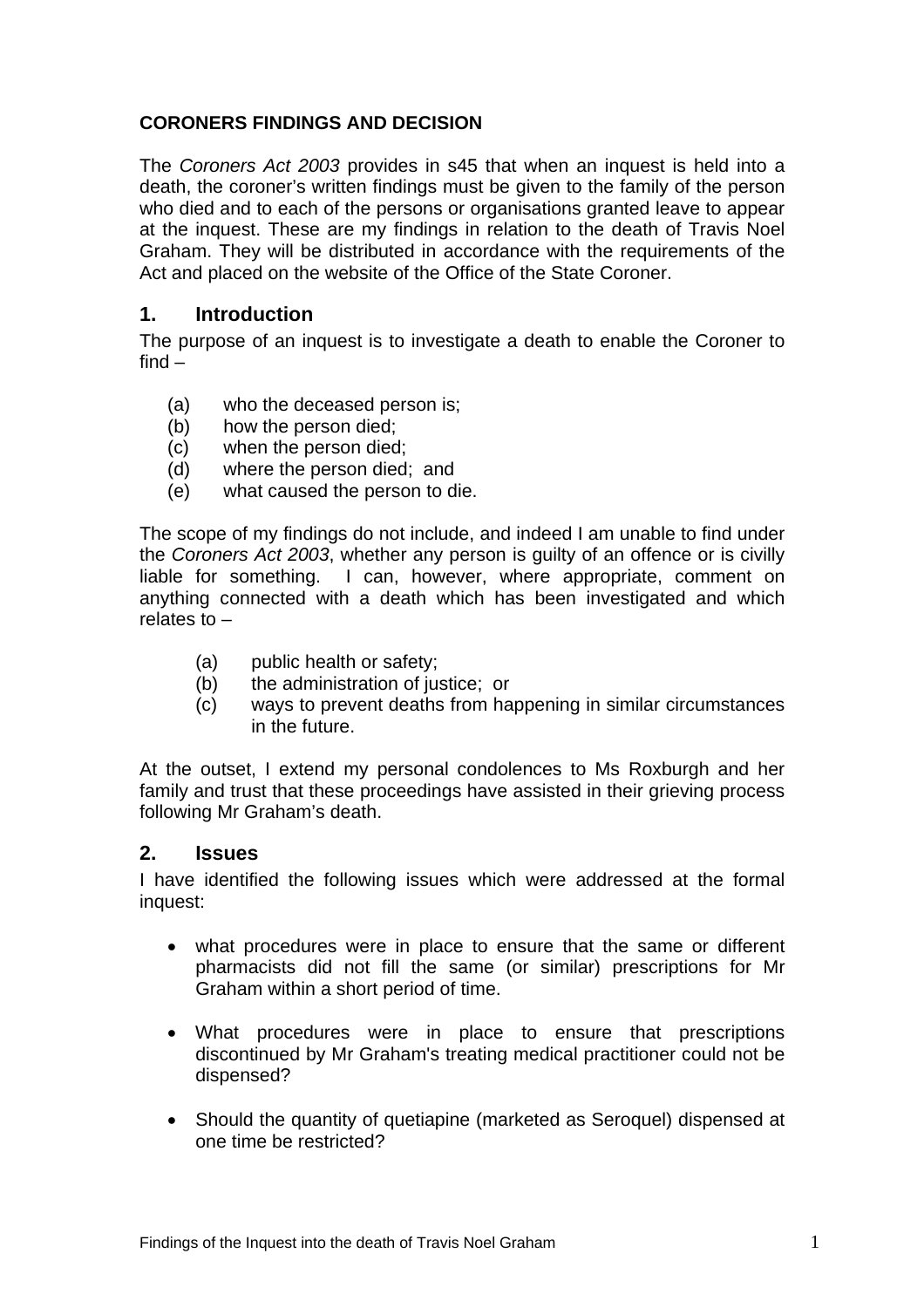## <span id="page-3-0"></span>**3. Social History**

Travis Graham was a single man aged 31 years and was unemployed. He had had a troubled past with a history of mental health issues.

He was born in Sydney and had a diagnosis of long standing obsessive compulsive disorder consisting of obsessive thoughts resulting from excessive anxiety and catastrophic misinterpretation of innocuous body sensations. He was diagnosed with this disorder in the late 1990s in Canberra. He was case managed by the Canberra Mental Health Team between 2001 and 2005 and it wasn't until 2006 when it was thought likely he was suffering from a psychotic illness rather than obsessive compulsive disorder. In October 2006 he was admitted to hospital in Canberra having overdosed on *Seroquel* and *Effexor* when intoxicated. He told doctors when discharged from hospital at this time that he didn't want to keep taking Quetiapine (*Seroquel)* as he said it made him hallucinate. He was prescribed *Olanzapine* instead.

It is also reported in his medical history that he used heroin since August 2000 and was started on the methadone program in November 2002. There is also a long history of marijuana use until 2005 when he was prescribed *Benzodiazepine*.

Mr Graham had a history of overdosing on prescription medications, some of which were very serious. On 26 November 2007, he was admitted to Toowoomba Base Hospital, having overdosed on Panamax, *Seroquel* and Benzodiazepines with some alcohol. He suffered an injury to his hand at this time (due to his head laying on his hand whilst unconscious for a long period of time).

In December 2007 he was admitted to Princess Alexandra Hospital in Brisbane for treatment for his hand. On return from Brisbane, he was under the supervision of the Toowoomba Mental Health Service. Dr Ponce became his GP in March 2008 and his next admission to Toowoomba Base Hospital was in April 2008 having overdosed on Warfarin, [Fluoxetine](http://vsearch.nlm.nih.gov/vivisimo/cgi-bin/query-meta?v%3aproject=medlineplus&v%3asources=medlineplus-bundle&query=fluoxetine&), and Olanzapine. He was discharged with "no thought of self harm".

On 2 June 2008, a tentative diagnosis of factitious disorder (Munchausen's syndrome) was made, together with dependent or borderline personality traits and alcohol or drug abuse. It was recognised that he "may go to drastic lengths including non-compliance, deceit, manipulation, and sabotaging of approved treatments simply to access increasing amounts of medical and psychiatric care".

He was offered regular psychiatric contact to counteract his increasing dependency upon medical services. This was designed to dissuade him from attempting overdoses and other drastic strategies. He was also receiving daily injections of *Clexane* to ensure compliance with an anti-clotting agent. The injection was given at Dr Ponce's surgery during the week and OzCare visited Mr Graham on weekends to perform the injection.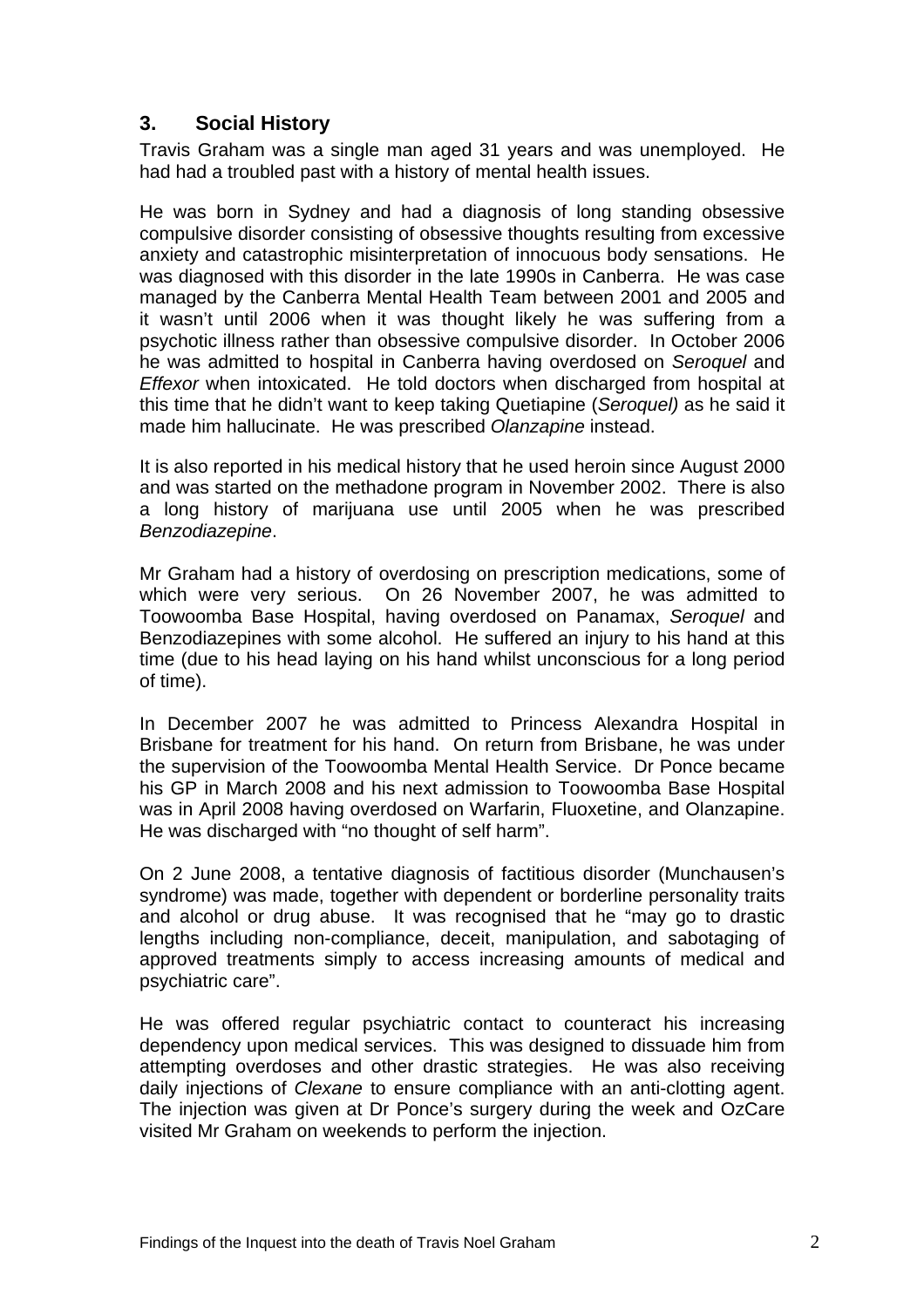# <span id="page-4-0"></span>**4. The Incident**

On Saturday 12 July 2008, Ms Schleid from OzCare visited Mr Graham and administered the daily injection of *Clexane*. Ms Schleid gave evidence that when she went to Mr Graham's home on Sunday 13 July 2008, she could not get him to answer the door. She telephoned him on his mobile, but got no answer.

She then left and visited another client and returned to Mr Graham's home about one and a quarter hours later, but still could not raise Mr Graham. She again left to see another client and returned again ½ hour later with no result.

When she returned to her office, she states that she telephoned him again and left a voice message.

Kylie Duffy was Mr Graham's case manager at Community Mental Health in Toowoomba and had been in this role since 18 June 2008. She first met him on 3 June 2008, when filling in for Mr Graham's previous case manager. She conducted approximately nine reviews with him including two reviews with his treating psychiatrist Dr Lim.

Ms Duffy last saw Mr Graham on 9 July 2008 when he attended a review with his treating consultant psychiatrist Dr Lim. Then on 15 July 2008, Mr Graham failed to attend his psychology assessment and on 16 July 2008, Ms Duffy received a telephone call from Grand Central Medical Centre advising that Mr Graham had not attended for his daily Clexane injection.

She made enquiries with Mr Graham's next of kin and his accommodation provider, the Salvation Army. She arranged to meet the accommodation coordinator at Mr Graham's flat at 11.40am on that day. Ms Duffy attended at 10.20am and spoke to another resident of the flats, only known as Brendan, who told her he had not seen Mr Graham for several days. She waited for the Salvation Army Co-ordinator to arrive and in the meantime contacted OzCare who reported that Mr Graham received his Clexane injection on Saturday, but that he was unable to be contacted on the Sunday.

When the co-ordinator arrived he unlocked Mr Graham's door and he and Ms Duffy entered to find Mr Graham laying face down on his bed. He had been dead for some time. At autopsy, it was found that Mr Graham died as a result of an overdose of quetiapine with alcohol. Quetiapine is marketed as the medication *Seroquel*.

# **5. Pharmacy procedures**

Mr Graham went to the Discount Drugstore in Grand Central on 17 June 2008 and had a prescription for *Seroquel* 200 mg filled. At that stage, of 5 repeats, there were 4 left. He then went to the Discount Drugstore at Gardentown on 8 July 2008 and had the prescription filled again. This was the  $4<sup>th</sup>$  repeat, and there were 2 left to go on the prescription. Ms Morgan and Ms Bentley, the pharmacists from the Grand Central Discount Drugstore and Gardentown Discount Drugstore respectively, gave evidence. The original prescription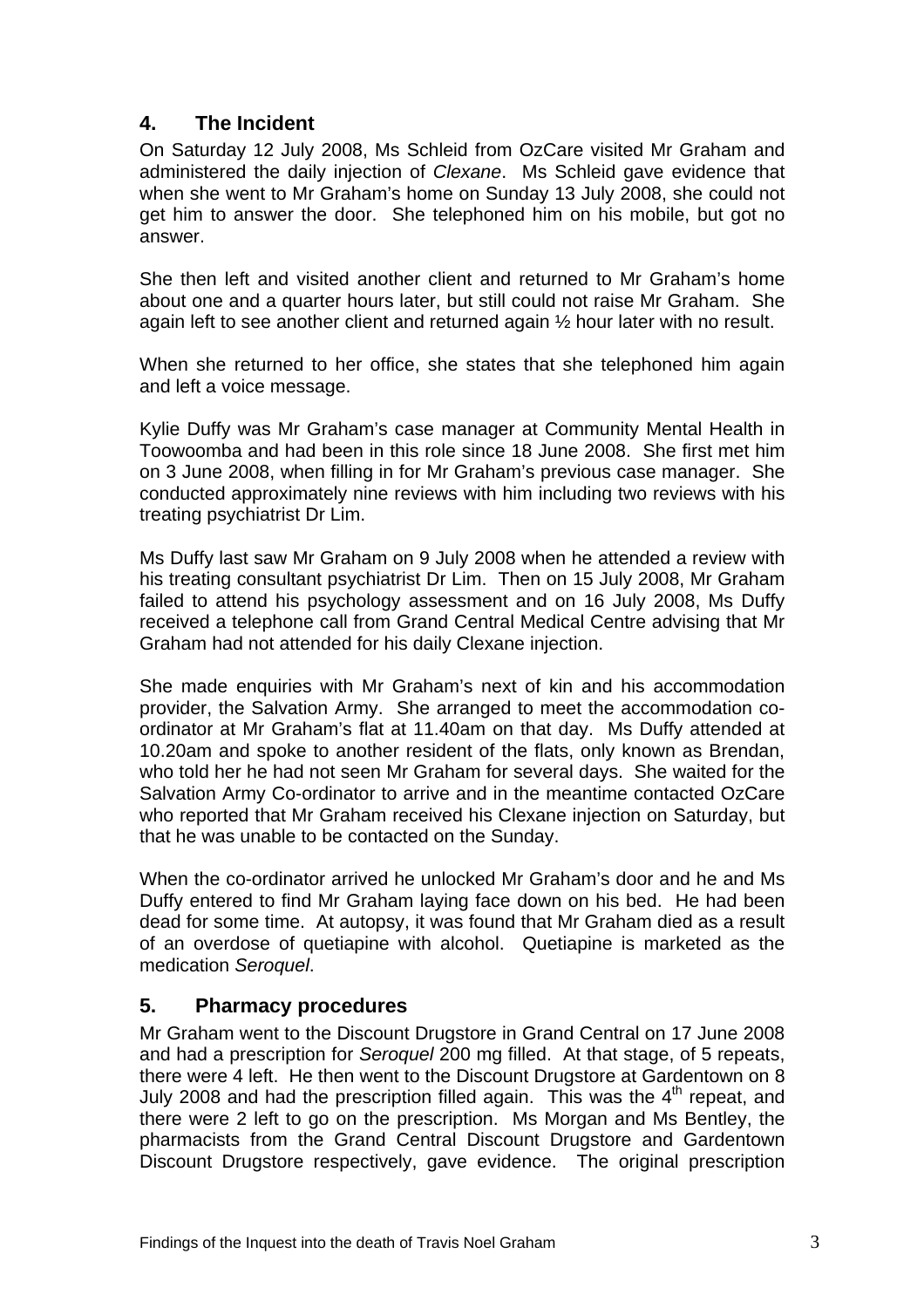was what is known as an authority prescription and had been issued by Dr Graham Michael on 20 November 2007.

An authority prescription is one which is authorised by the Federal Government to enable patients to access expensive medications at a reduced cost. The authority does not have anything to do with the potential for a drug to be abused or "doctor shopped" such as benzodiazepines and other opiate drugs. A prescribing doctor must contact the Health Insurance Commission (Medicare) to seek authorisation, including an authority number, to issue such a prescription. Where a doctor regularly prescribes a certain drug, he can receive from the Health Insurance Commission a "streamline authority" which means he/she does not have to obtain a separate authorisation each time such a drug is prescribed.

Both pharmacists described the process in dispensing medications in accordance with a prescription presented to the pharmacy. The pharmacy is "online" in real time with Medicare Australia at all times. When a prescription is presented to be filled, the person dispensing enters the details into the computer directly to Medicare to obtain authorisation for payment. If there is a question with regard to, for example, the patient's health care card, this can be flagged by Medicare with a yellow flag and enquiries are made by the pharmacist.

Ms Morgan agreed that having a database detailing the prescription history of each patient would be of great assistance to pharmacists in dispensing drugs of concern. She advised the inquest that the only database available at the moment was the pseudoephedrine base which had been introduced by the Pharmacy Guild of Australia.

She was further of the view that patients who do take *Seroquel* are patients who are most at risk and that any medication prescribed should be monitored.

Ms Bentley advised that electronic prescriptions are currently being introduced, although she has not dispensed any as yet. Such a prescription has an electronic bar code which will enable pharmacists to track the history of a prescription's dispensing and to see where the next dispensing comes within the process.

Ms Bentley was not aware of any process in place to deal with cancellation of prescriptions. She could see no reason why a system could not be easily put in place to flag an authority prescription as red where a prescription had been cancelled by the doctor when checking the dispensing of medications through the existing Medicare database. The doctor would simply have to telephone the HIC to advise that the prescription was cancelled and this could be done. The pharmacist would then not dispense the medication.

Neither of the pharmacists knew about the prescription dispensed by the other. There is no protocol in place to warn pharmacists when similar prescriptions are dispensed to the same patient on the same day or within a short period of time.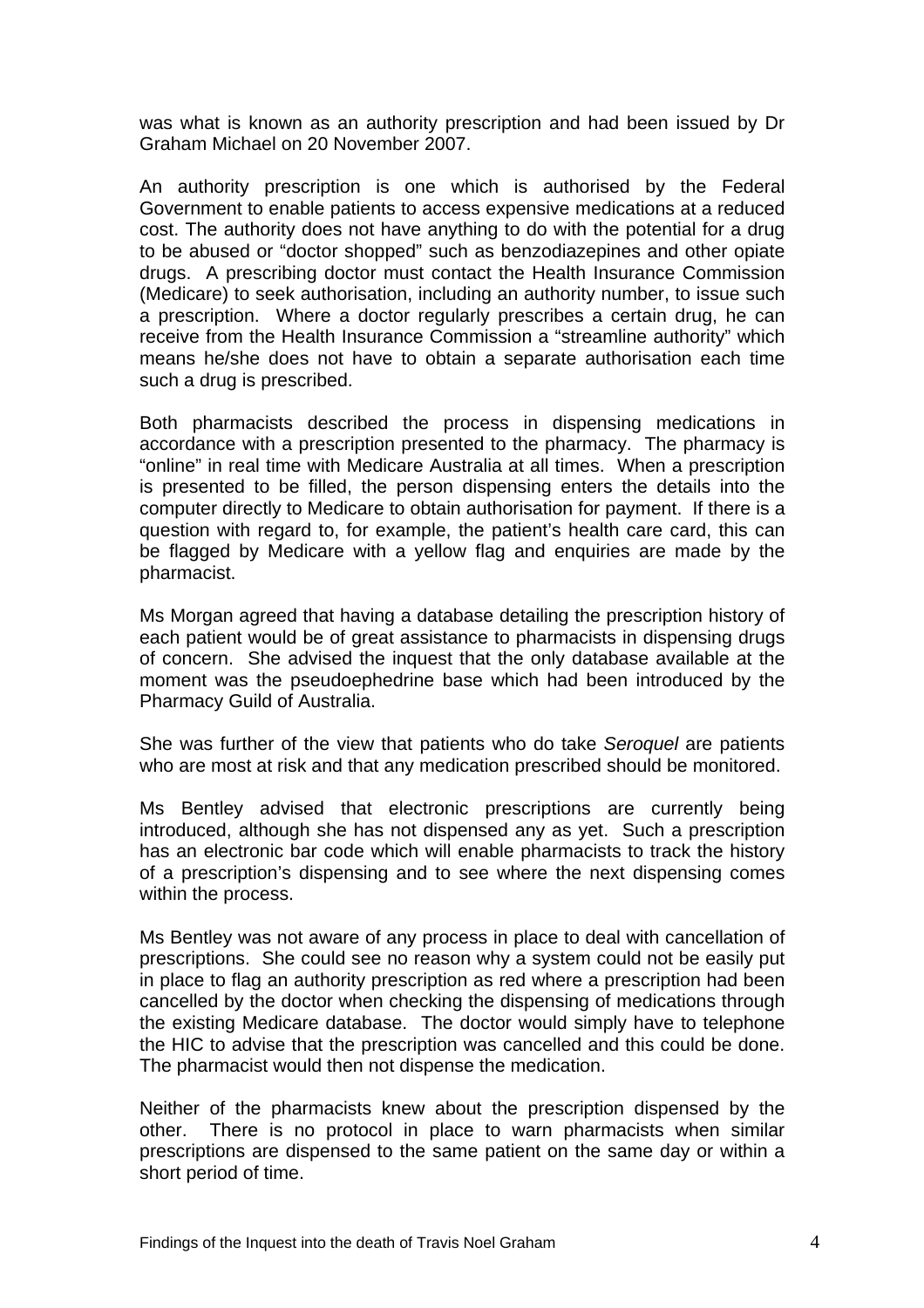<span id="page-6-0"></span>*Seroquel* is not a drug of addiction and has recently been recognised as a drug with some street value. Product information for *Seroquel* reveals that a lethal dose could be as low as 13 g. It is dispensed in packets of 100 mg, 200 mg or 300 mg of 60 tablets each, meaning that ingestion of one packet of 300 mg *Seroquel* could be sufficient to cause death.

In this case, the prescription was for *Seroquel* 200 mg and Mr Graham had 2 repeats dispensed within 3 weeks.

#### **6. Doctors' consultations**

When Mr Graham moved to Toowoomba in 2007, he was under the care of Dr Graham Michael. On 20 November 2007, Dr Michael added *Seroquel* 200 mg 1 daily to his prescriptions. At the inquest, Dr Michael stated that he had prescribed Mr Graham *Seroquel* as he believed it was a continuation of something which had previously been prescribed. A perusal of the available medical records indicates that Mr Graham had last previously been prescribed *Seroquel* in Canberra in 2006, but this was ceased following an overdose and Mr Graham's complaint that the medication caused hallucinations.

As stated above, he was admitted to Toowoomba Base Hospital on 26 November 2007 having overdosed on Panamax, *Seroquel* and benzodiazepines with some alcohol.

Dr Michael's records then reveal that he saw Mr Graham on 29 November 2007 when the *Seroquel* was "ceased". There is no mention of the overdose some three days earlier.

As a result of investigations undertaken during preparation for the Inquest, Dr Michael was asked whether the reason the *Seroquel* was ceased was because Mr Graham had attempted suicide. Dr Michael's response in his letter to the Coroner (Exhibit 22) was that the *Seroquel* was ceased "because the drug caused Mr Graham considerable nausea".

When asked during his evidence at the inquest as to how he ensures that patients do not have "cancelled" prescriptions filled, Dr Michael stated that there was an implicit contract between the patient and the doctor. As part of that contract, the doctor asks the patient to destroy the prescription and repeats and expects that this will be done in good faith.

He stated that the only indication the doctor would have that the patient had not destroyed the prescription, would be if the pharmacist telephoned to ask questions about the prescription, for example, dosage.

When pressed as to whether a doctor could telephone the Health Insurance Commission (Medicare) to advise that a prescription was cancelled, Dr Michael was hesitant to agree that this could be done. He did point out that where authority prescriptions are concerned, there cannot be two authority prescriptions, with the first in time being cancelled if another is issued. Further an authority prescription is cancelled if the dosage is changed.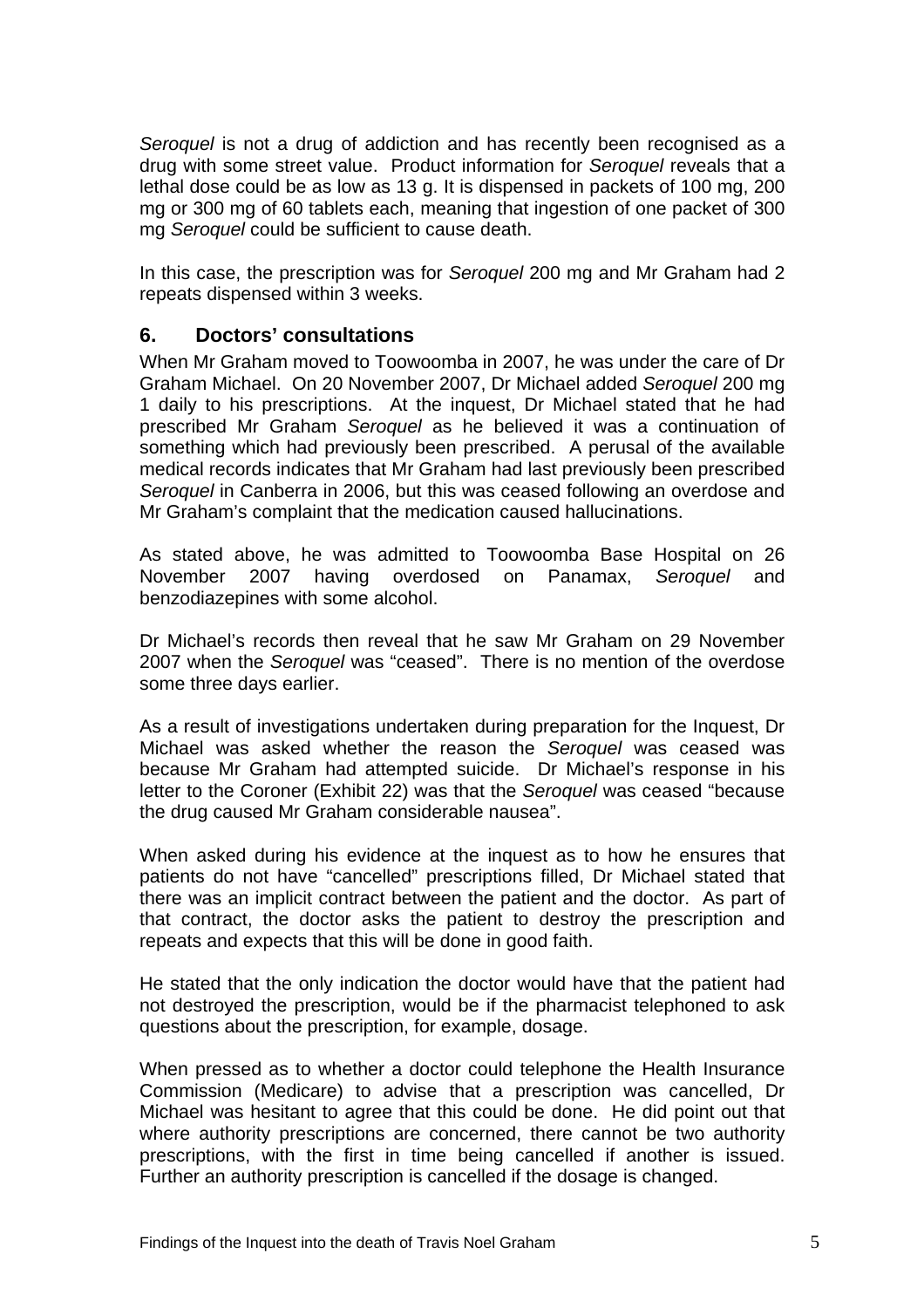<span id="page-7-0"></span>Dr Michael described the common effects of *Seroquel* as dry mouth and eyes and twitching. Anecdotally, he stated that there was an increasing trend for recreational use of *Seroquel*.

He went on to describe the new technology which is emerging with regard to E-health where there has been a trial in the Northern Territory. Prescriptions are created electronically and digitally signed. If this technology is introduced nationally, then the cancelling of prescriptions will be easily done. This appears to be in accord with the evidence of the pharmacists.

Dr Ponce, who was Mr Graham's general practitioner from about March 2008, also gave evidence. Dr Ponce stated in evidence that she would not normally prescribe drugs such as *Seroquel* without first consulting with the patient's treating psychiatrist.

If she were to wish to cancel a prescription, she stated that she would contact the Pharmaceutical Benefits Scheme and enquire with a view to putting a hold on any prescription being dispensed at pharmacies.

#### **7. Findings**

In accordance with the *Coroner's Act 2003*, I find

- (a) The identity of the deceased person is Travis Noel Graham.
- (b) Mr Graham died of an overdose of quetiapine (contained in the medication *Seroquel*) in combination with alcohol. This was the finding at autopsy and I agree with that finding.
- (c) Mr Graham died on 13 July 2008.
- (d) Mr Graham died at his home at 1/71A Kate Street, Toowoomba.
- (e) Mr Graham's death was caused by
	- his taking at least 100 200mg tablets of *Seroquel* with alcohol. *Seroquel* 200mg and 300mg is manufactured and supplied in packets of 60 tablets – potentially 12g to 18g. A fatal dose has been reported as being as low as 13.6g of this medication. It would appear from the evidence (empty blister packs of *Seroquel* found at the scene) that Mr Graham took the equivalent of 20g of *Seroquel* with alcohol.

 Whether this was taken deliberately or as a cry for help is unclear. I am unable to conclude that he took his own life deliberately, although he did have a history of overdosing on prescription medication.

• Dr Michael prescribed *Seroquel* 200mg to Mr Graham on 20 November 2007 and supposedly "ceased" the prescription on 29 November 2007 "because the drug caused Mr Graham